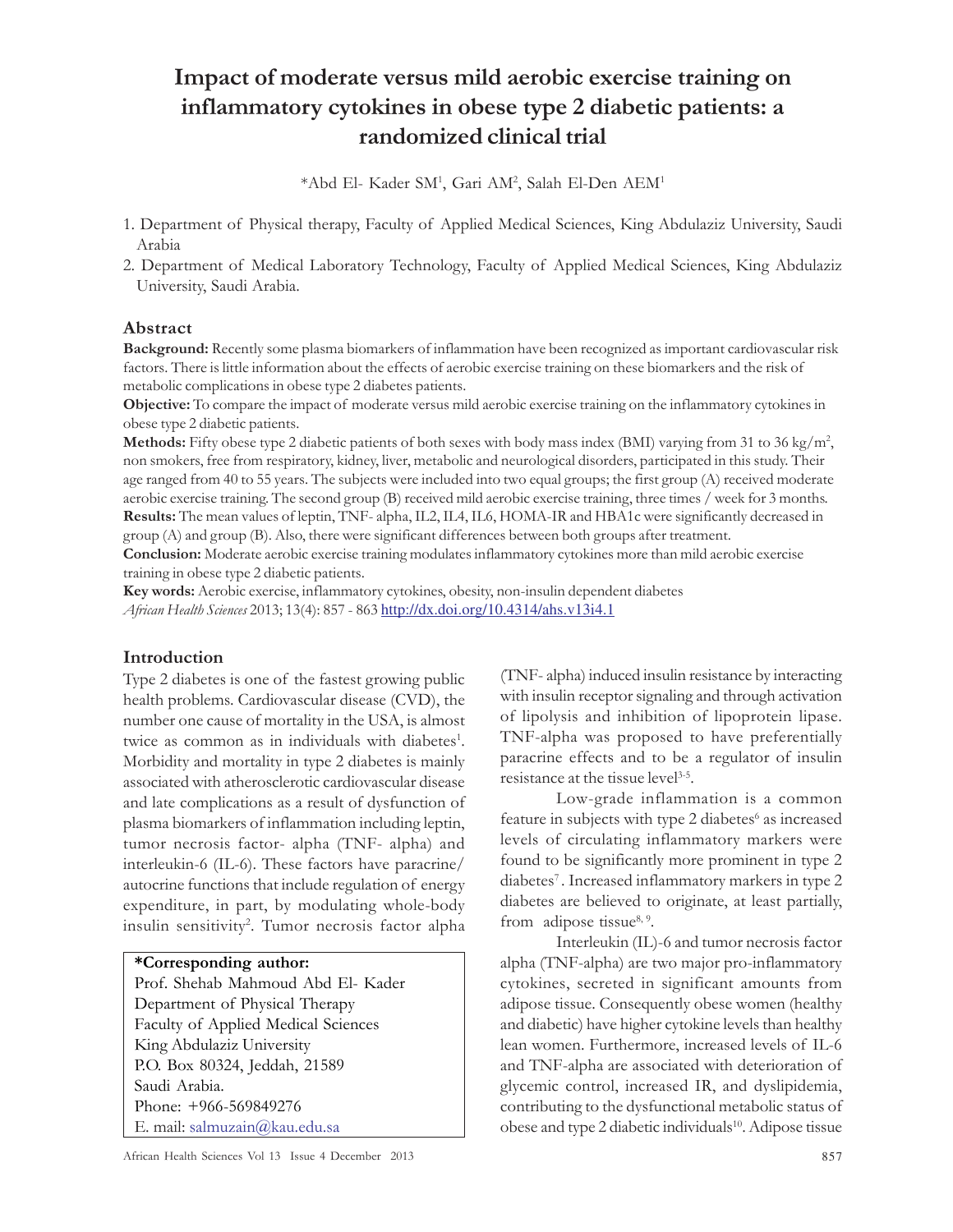is an active endocrine tissue, which secretes hormones, such as adiponectin, resistin, and leptin appear to contribute to inflammation, atherosclerosis, and may be involved in the etiology of type 2 diabetes, possibly constituting the missing link between obesity and insulin resistance<sup>11</sup>. Leptin alters metabolism by mediating appetite and energy expenditure via feedback mechanism on the hypothalamic satiety-regulating centers and has also been linked to obesity-related IR. Leptin resistance is associated with the development of insulin resistance in individuals with type 2 diabetes, and in animals, administration of leptin reverses insulin resistance<sup>12</sup>.

Exercise improves diabetic status and reduces the metabolic risk factors associated with cardiovascular diseases and improves insulin sensitivity<sup>13</sup>. Regular exercise increases maximum oxygen uptake, reduces insulin resistance, reduces obesity and prevents further weight gain, and dampens the inflammatory markers, suggesting that habitual exercise plays an important role in the prevention and treatment of obesity, insulin resistance, and coronary heart disease<sup>14</sup>. Few studies have prospectively examined the effect of exercise on elevated levels of inflammatory biomarkers in diabetic subjects and found contrasting results in terms of efficacy and dependence on weight loss<sup>15,16</sup>. However, combined exercise has greater antiinflammatory effects than aerobic or resistance exercise alone causing a deepest decrease in CRP, IL-6, TNF alpha, leptin, and resistin and a higher increase in anti-inflammatory cytokines such as interleukin-4 (IL-4), interleukin-10 (IL-10), and adiponectin <sup>17</sup> . Moreover, the type, dose and intensity of physical activity needed to obtain a significant anti-inflammatory effect in this high-risk population are largely unknown.

Aerobic exercise training prevents the development of chronic inflammation associated with NIDDM by reducing the production of proinflammatory cytokines TNF- alpha and IL-6. The beneficial effects of regular physical activity include improving insulin resistance, dyslipidemia, and levels of pro-inflammatory cytokines<sup>18</sup>. The potential mechanisms for the anti-inflammatory effect of exercise, include reduced percentage of body fat and macrophage accumulation in adipose tissue, musclereleased interleukin-6 inhibition of TNF-alpha, and the cholinergic anti-inflammatory pathway<sup>19</sup>.

Circulating inflammatory biomarkers originate from multiple sources, particularly visceral adipose tissue, where excess fat promotes macrophage recruitment and both adipocytes and macrophages secrete numerous cytokines (adipokines), including IL-6, TNF- alpha and leptin<sup>4</sup> . Skeletal muscle is another source of cytokines, called myokines, among which IL-6 is considered to play a dual role as anti-inflammatory and proinflammatory. High-intensity training of long duration may significantly influence myokine production, thus driving the anti-inflammatory effect of exercise<sup>20</sup>.

The aim of this study was to compare the impact of moderate versus mild aerobic exercise training on the inflammatory cytokines in obese type 2 diabetic patients.

## Methods

## Subjects

Fifty obese type 2 diabetic patients of both sexes with body mass index (BMI) ranging from 31 to 36 kg/m<sup>2</sup> , non smokers, free from respiratory, kidney,liver, metabolic and neurological disorders participated in this study. Their age ranged from 40 to 55 years. The subjects were included into 2 equal groups: the first group (A) received moderate aerobic exercise training, while the second group (B) received mild aerobic exercise training three times a week for 3 months. Informed consent was obtained from all participants.

This study was approved by the Scientific Research Ethical Committee, Faculty of Applied Medical Sciences at King Abdulaziz University. All participants were free to withdraw from the study at any time. If any adverse effects had occurred, the experiment would be terminated and the Human Subjects Review Board would be informed. However, no adverse effects occurred, and so the data of all the participants were available for analysis.

## Evaluated parameters Chemical analysis:

Blood sample after fasting for 12 hours was taken from each patient in a clean tube containing afew mg of K2EDTA, centrifuged and plasma was separated and stored frozen at -20° to be used for estimation of leptin, plasma TNF-alpha, C- reactive protein (CRP), interleukin-2 (IL-2) , interleukin-4(IL-4) , interleukin-6 (IL-6) and glycosylated hemoglobin (HBA<sub>1</sub>c) using colorimetric method. Homeostasis Model Assessment-Insulin Resistance (HOMA) index for insulin sensitivity was computed following this equation: [fasting glycemia (mmol/L) · fasting insulin  $(mIU/L)]/22.5$ <sup>21</sup>.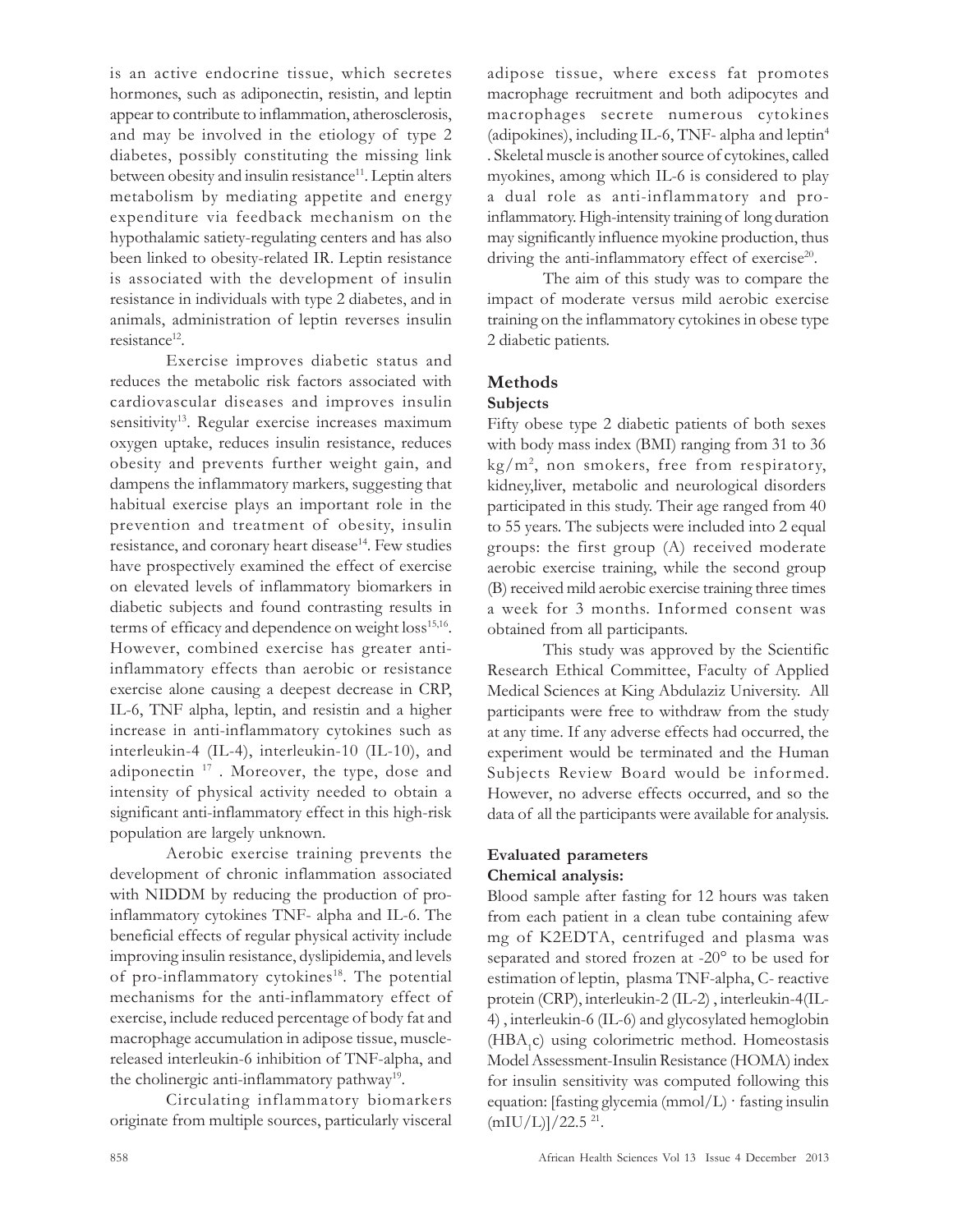#### The aerobic exercise training program

Statistical analysis

The aerobic treadmill-based training program (Track master 400E, gas fitness system, England) was at 65  $%$  to 75 % of the maximum heart rate (HRmax) achieved according to a modified Bruce protocol for group (A) who received moderate intensity aerobic exercise training, where as group (B) received mild intensity aerobic exercise training at 55 % to 65% of the maximum heart rate (HRmax) .This rate was defined as the training heart rate (THR). After an initial, 5-minute warm-up phase performed on the treadmill at a low load, each endurance training session lasted 30 minutes and ended with 5-minute recovery and relaxation phase. All patients performed three sessions / week (i.e. a total of 36 sessions per patient over a 3 month period).

The mean values of leptin, TNF-alpha, CRP, IL-2, IL-4, IL-6, HOMA-IR and HBA1c obtained before and after three months in both groups were compared using paired "t" test. Independent "t" test was used for the comparison between the two groups  $(P<0.05)$ .

## Results

The mean values of leptin, TNF-alpha, CRP, IL-2, IL-4, IL-6, HOMA-IR and HBA1c were significantly decreased in group (A) and group (B) (table 1and 2 ). Also there was a significant difference between both groups after treatment (table 3). So, moderate aerobic exercise training is more appropriate than mild aerobic exercise training.

Table 1: Mean value and significance of Leptin, TNF- alpha, IL-2, IL-4, IL-6, HOMA-IR and HBA<sub>1</sub>c in group (A) before and after treatment

|                       | Mean +SD        |                  | T-    | <b>P</b> - |
|-----------------------|-----------------|------------------|-------|------------|
|                       | Before          | After            | value | value      |
| Leptin $(Ng/ml)$      | 6.53 40.8       | $34.65 \pm 5.42$ | 8.41  | 0.003      |
| TNF- $\alpha$ (pg/mL) | $5.52 \pm 1.98$ | $4.35 \pm 1.26$  | 6.72  | 0.007      |
| IL-2 $(pg/mL)$        | $7.98 \pm 2.25$ | $4.43 \pm 1.86$  | 5.78  | 0.008      |
| $IL-4(pg/mL)$         | $5.43 \pm 1.62$ | $3.45 \pm 1.78$  | 5.12  | 0.009      |
| IL-6 $(pg/mL)$        | $8.89 \pm 2.13$ | $5.22 \pm 1.69$  | 6.33  | 0.006      |
| $HBA_1c$ (%)          | $7.98 \pm 2.56$ | $6.13 \pm 1.55$  | 6.11  | 0.005      |
| <b>HOMA-IR</b>        | $4.73 \pm 1.28$ | $2.85 \pm 1.16$  | 6.42  | 0.008      |

TNF-alpha = tumor necrosis factor – alpha.  $IL-2 = Interleukin-2$  IL-4 = Interleukin-4  $IL-6$  = Interleukin-6 HBA1c = glycosylated hemoglobin. HOMA-IR = Homeostasis Model Assessment-Insulin Resistance (HOMA-IR) index

Table 2: Mean value and significance of Leptin, TNF- alpha,, IL-2, IL-4, IL-6, HOMA-IR and HBA<sub>1</sub>c in group (B) before and after treatment

|                       | Mean +SD         |                  | $T-$  | P-value |
|-----------------------|------------------|------------------|-------|---------|
|                       | <b>Before</b>    | After            | value |         |
| Leptin $Ng/ml$        | $41.25 \pm 6.62$ | $37.34 \pm 5.91$ | 4.11  | 0.012   |
| TNF- $\alpha$ (pg/mL) | $5.71 \pm 1.85$  | $5.01 \pm 1.42$  | 3.13  | 0.026   |
| IL-2 $(pg/mL)$        | $7.88 \pm 2.52$  | $6.37 \pm 2.16$  | 3.24  | 0.018   |
| $IL-4(pg/mL)$         | $5.77 \pm 1.84$  | $4.51 \pm 1.42$  | 3.21  | 0.025   |
| IL-6 $(pg/mL)$        | $8.96 \pm 2.53$  | $6.88 \pm 2.01$  | 3.19  | 0.013   |
| $HBA_1C$ (%)          | $7.78 \pm 2.66$  | $6.93 \pm 1.85$  | 3.14  | 0.018   |
| HOMA-IR               | $4.94 \pm 1.75$  | $3.92 \pm 1.46$  | 3.28  | 0.015   |

TNF- alpha= tumor necrosis factor – alpha. IL-2 = Interleukin-2 IL-4 = Interleukin-4  $IL-6 = Interleukin-6$   $HBA1c = glycosylated hemoglobin.$ 

HOMA-IR = Homeostasis Model Assessment-Insulin Resistance (HOMA-IR) index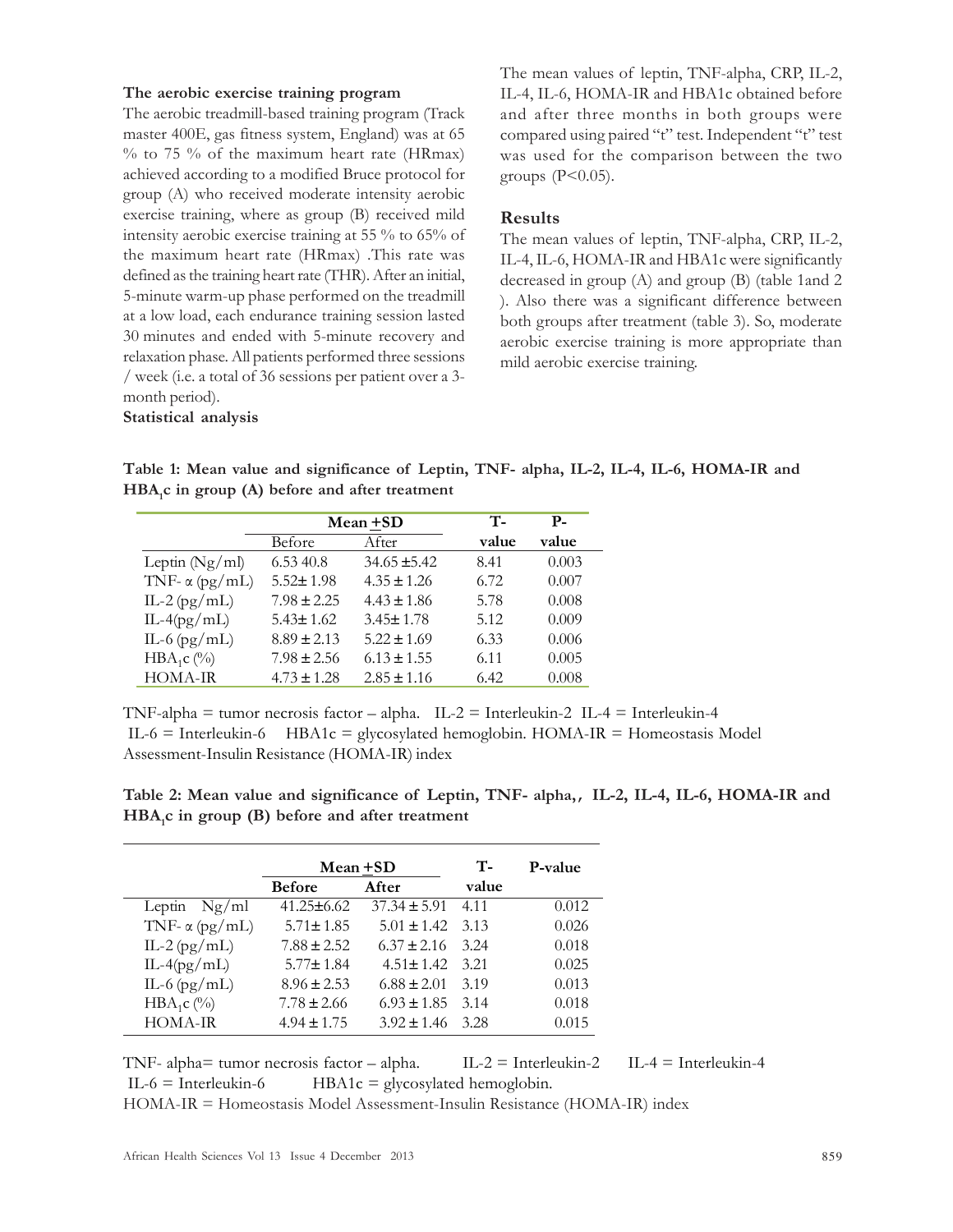Table 3: Mean value and significance of Leptin, TNF- alpha,, IL-2, IL-4, IL-6, HOMA-IR and  $HBA_1c$  in group (A) and group (B) after treatment

|                       | Mean +SD        |                      | T-value | P-value |
|-----------------------|-----------------|----------------------|---------|---------|
|                       | Group(A)        | Group(B)             |         |         |
| Leptin $Ng/ml$        | 34.65 5.42      | $37.34 \pm 5.91$     | 4.23    | 0.012   |
| TNF- $\alpha$ (pg/mL) | $4.35 \pm 1.26$ | $5.01 \pm 1.42$ 3.52 |         | 0.026   |
| IL-2 $(pg/mL)$        | $4.43 \pm 1.86$ | $6.37 \pm 2.16$      | 3.14    | 0.018   |
| $IL-4(pg/mL)$         | $3.45 \pm 1.78$ | $4.51 \pm 1.42$ 3.12 |         | 0.025   |
| IL-6 $(pg/mL)$        | $5.22 \pm 1.69$ | $6.88 \pm 2.01$      | 3.41    | 0.013   |
| $HBA_1c$ (%)          | $6.13 \pm 1.55$ | $6.93 \pm 1.85$ 3.16 |         | 0.038   |
| HOMA-IR               | $2.85 \pm 1.16$ | $3.92 \pm 1.46$ 3.24 |         | 0.025   |

TNF- alpha, $=$  tumor necrosis factor – alpha. IL-2 = Interleukin-2 IL-4 = Interleukin-4  $IL-6 = Interleukin-6$   $HBA1c = glycosylated hemoglobin.$ 

HOMA-IR = Homeostasis Model Assessment-Insulin Resistance (HOMA-IR) index

## **Discussion**

Even mild physical exercise, that does not affects VO2max , can cause improvement in the in vivo insulin sensitivity if continued for a prolonged period of time. Aerobic exercise training has traditionally been advocated as an essential component in the medical management of type 2 diabetic patients in order to improve the cardiovascular health of these individuals<sup>22</sup>. Regular aerobic exercise decreases cardiovascular risk of type 2 diabetic patients principally by reducing body weight and abdominal visceral fat accumulation with subsequent improvements in insulin sensitivity, blood pressure, lipid profile and glycaemic control<sup>23</sup>.

There is controversy surrounding the beneficial effects of different aerobic exercise intensities on glycemic control and inflammatory cytokines in obese type 2 diabetes patients, so this study compared the impact of moderate versus mild aerobic exercise training on insulin resistance and inflammatory cytokines in obese type 2 diabetic patients. The mean values of leptin, TNF- alpha, CRP, IL-2, IL-4, IL-6, HOMA-IR and HBA1c were significantly decreased in group (A) which received moderate intensity aerobic exercise training and group (B) which received mild intensity aerobic exercise training. There was a significant difference between both groups after treatment , these findings are supported and confirmed by several previous studies.

A twice-weekly, 6-month, moderate intensity aerobic-training program , without a concomitant weight loss diet, is associated with significant decreases in circulating P-selectin and ICAM-1 levels and with a less atherogenic lipid profile in overweight, non-smoking, older type 2 diabetic individuals<sup>24</sup>.

Eighty-two patients were randomized into 4 groups: sedentary control (A) received lowintensity aerobic exercise, group (B) performed high-intensity aerobic, group (C) performed aerobic and resistance exercises and group (D) performed exercise (with the same caloric expenditure) for 12 months. Physical exercise in type 2 diabetic patients with the metabolic syndrome is associated with a significant reduction of inflammatory and insulin resistance biomarkers, independent of weight loss. Long-term high-intensity (preferably mixed) training, in addition to daytime physical activity, is required to obtain a significant anti-inflammatory effect<sup>25</sup>.

It is possible that aerobic exercise decreases subclinical, chronic inflammation and improves endothelial function simply as a result of reducing obesity (particularly visceral obesity) and improving insulin sensitivity<sup>26</sup>. Most published studies showing beneficial effects of moderate aerobic exercise on insulin sensitivity in obese patients have also constantly reported significant reductions in abdominal visceral fat, thus reinforcing the importance of diminished visceral adipose tissue in the treatment of insulin resistance<sup>27, 28</sup>.

During regular aerobic exercise, skeletal muscle fibers inhibit the production of the proinflammatory cytokine TNF-alpha, and produce several anti-inflammatory cytokines (termed "myokines") that may be involved in mediating the health-beneficial effects of exercise<sup>29</sup>. Additionally, exercise training may reduce mononuclear cell production of pro-inflammatory cytokines by reducing chronic oxidative stress<sup>30</sup>. Exercise has the potential to lower the inflammatory status by reduction of high-sensitivity C-reactive protein (hs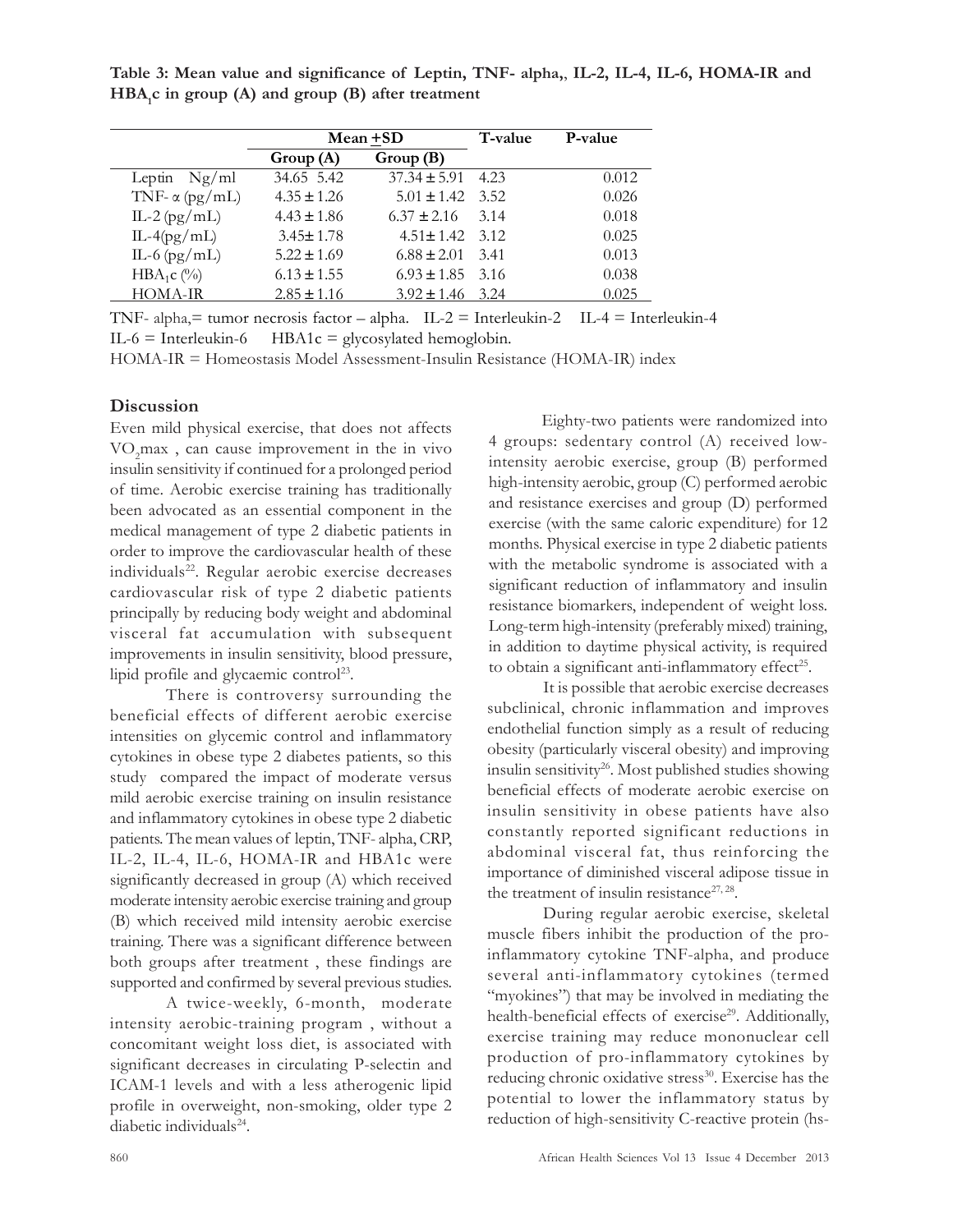CRP) and tumor necrosis factor (TNF-alpha) and enhancement of adiponectin<sup>31-33</sup>.

Exercise suppresses the production of proinflammatory cytokines and enhances antiinflammatory cytokines. Because pro-inflammatory cytokines, IL-6 and TNF-alpha, have cytotoxic action, it can be proposed that regular exercise prevents further damage to insulin-producing â-cells by attenuation of their production<sup>34</sup>. Aerobic exercise decreases subclinical, chronic inflammation and improves endothelial function simply as a result of reducing obesity (particularly visceral obesity) and improving insulin sensitivity<sup>35</sup>.

Several studies suggest that training programs which involve a resistive exercise component, that is moderate intensity weight-lifting exercises, may be of particular benefit in type 2 diabetes as increased muscle mass have been associated with benefits in terms of glycemic control as skeletal muscle represents the largest mass of insulin-sensitive tissue36-38 .

High-intensity exercise training program induced an improvement of biomarkers of inflammation and insulin resistance, with a reduction of IL-6, TNF- alpha, and leptin (associated with decreased insulin, C-peptide, and HOMA-IR) and an increase of IL-4 and IL-10 thus indicating that exercise has a full anti-inflammatory and insulinsensitizing effect. These results suggest that the beneficial effect of physical activity on CVD morbidity and mortality may depend up on the antiinflammatory effect of exercise, though it is unproven that reducing CRP and other inflammatory biomarkers is effective in decreasing CVD risk. Changes in inflammatory biomarkers in the highintensity exercise were paralleled by improvements, though, to a lesser extent, in  $HbA_{1c}^4$ .

One study has shown that low- to moderate-intensity exercise training is as effective as moderate- to highintensity exercise training<sup>39</sup>. Another study reported that high-intensity training was more effective in improving glycemic control<sup>40</sup>.

## Conclusion

Moderate aerobic exercise training modulates inflammatory cytokines more than mild aerobic exercise training in obese type 2 diabetic patients.

## Acknowledgment

This project was funded by the Deanship of Scientific Research (DSR), King Abdulaziz University, Jeddah, under grant no. (3/ 142-1431). The authors, therefore, acknowledge with thanks DSR technical and financial support.

## References

- 1. Kelley GA, Kelley KS. Effects of aerobic exercise on lipids and lipoproteins in adults with type 2 diabetes: A meta-analysis of randomizedcontrolled trials. Public Health 2007; 121:643-655.
- 2. Neto J, Lira F, Oyama L, Zanchi N, Yamashita A, Batista M. et al. Exhaustive exercise causes an anti-inflammatory effect in skeletal muscle and a pro-inflammatory effect in adipose tissue in rats. Eur J Appl Physiol 2009; 106:697–704.
- 3. Ruan H, Lodish H. Insulin resistance in adipose tissue: direct and indirect effects of tumor necrosis factor–alpha. Cytokine Growth Factor Rev 2003; 14:447–455.
- 4. Calabro P, Chang D, Willerson J, Yeh E. Release of C-reactive protein in response to inflammatory cytokines by human adipocytes: linking obesity to vascular inflammation. J Am Coll Cardiol 2005; 46:1112–1113.
- 5. Tuomisto K, Jousilahti P, Sundvall J, Pajunen P, Salomaa V. C-reactive protein, interleukin-6 and tumor necrosis factor alpha as predictors of incident coronary and cardiovascular events and total mortality. A population-based, prospective study. Thromb Haemost 2006; 95: 511–518.
- 6. Calle MC, Fernandez ML. Inflammation and type 2 diabetes. Diabetes & Metabolism 2012; 38: 183-191.
- 7. Pham MN, Hawa MI, Pfleger C, Roden M, Schernthaner G, Pozzilli P, Buzzetti R, et al. Proand anti-inflammatory cytokines in latent autoimmune diabetes in adults, type 1 and type 2 diabetes patients: action LADA 4. Diabetologia 2011; 54:1630–1638.
- 8. Mraz M, Lacinova Z, Drapalova J, Haluzikova D, Horinek A, Matoulek M, Trachta P et al. The effect of very-low-calorie diet on mRNA expression of inflammation-related genes in subcutaneous adipose tissue and peripheral monocytes of obese patients with type 2 diabetes mellitus. J. Clin. Endocrinol. Metab. 2011; 96: E606–E613.
- 9. Sam S, Haffner S, Davidson MH, D'Agostino RB, Feinstein S, Kondos G, Perez A, Mazzone T. Relation of abdominal fat depots to systemic markers of inflammation in type 2 diabetes. Diabetes Care 2009; 32: 932–937.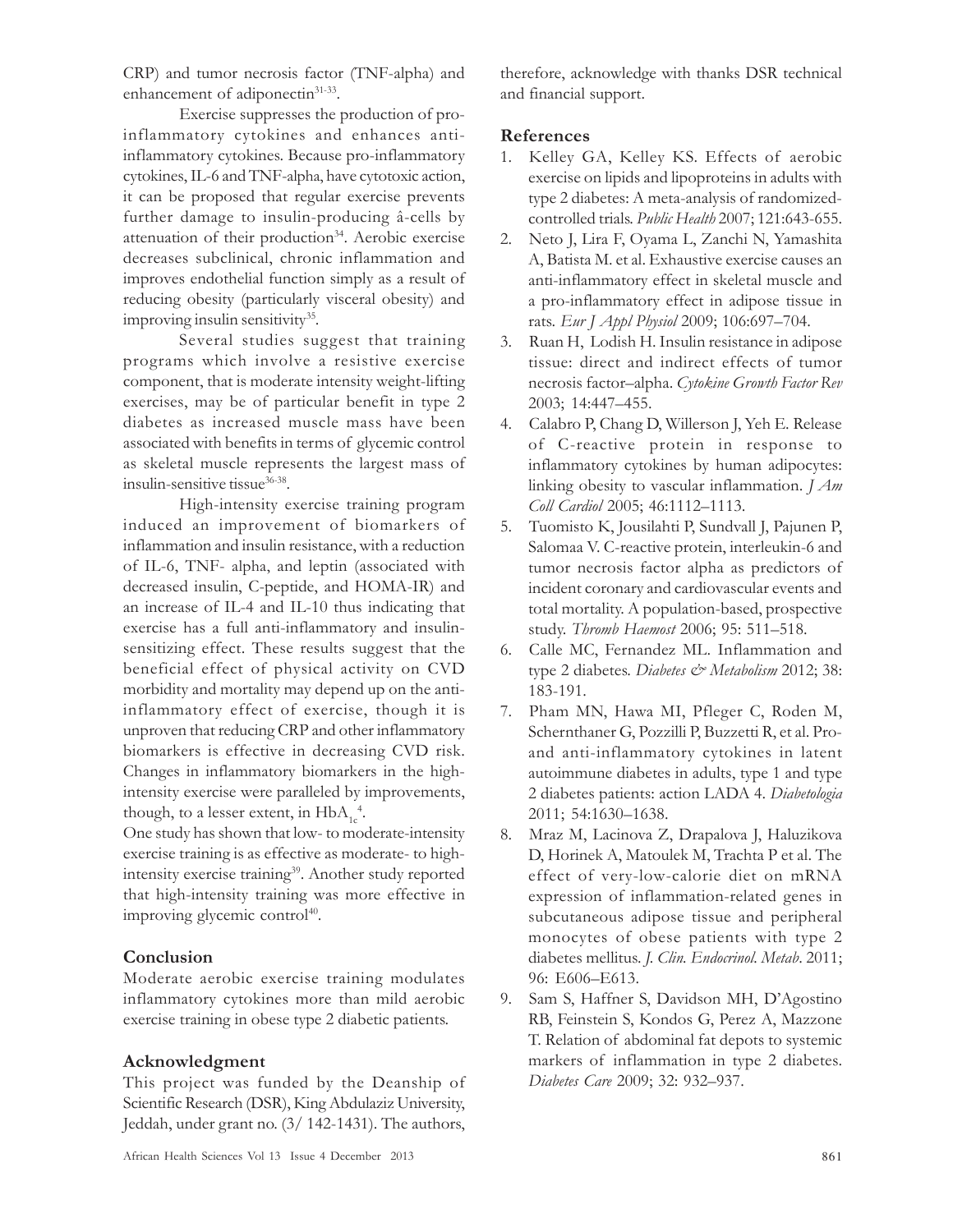- 10. Pradhan A, Ridker L. Do atherosclerosis and type 2 diabetes share a common inflammatory basis?. Eur Heart J 2002; 23:831-4.
- 11. Havel P. Control of energy homeostasis and insulin action by adipocyte hormones: leptin, acylation stimulating protein, and adiponectin. Curr Opin Lipidol 2002; 13:51-9.
- 12. Taylor S, Barr V. and Reitman M. Does leptin contribute to diabetes caused by obesity?. Science 1996; 274:1185-8.
- 13. Bassuk S, Manson J. Epidemiological evidence for the role of physical activity in reducing risk of type 2 diabetes and cardiovascular disease J Appl Physiol 2005; 99:1193–1204.
- 14. Kondo N, Nomura M, Nakaya Y, Ito S, Ohguro T. Association of inflammatory marker and highly sensitive C-reactive protein with aerobic exercise capacity, maximum oxygen uptake and insulin resistance in healthy middle-aged volunteers. *Circ J* 2005; 69: 452-457.
- 15. Oberbach A, Tönjes A, Klöting N, Fasshauer M, Kratzsch J, Busse M. et al. Effect of a 4 week physical training program on plasma concentrations of inflammatory markers in patients with abnormal glucose tolerance. Eur J Endocrinol 2006; 154:577–585.
- 16. Zoppini G, Targher G, Zamboni C, Venturi C, Cacciatori V, Moghetti P. et al. Effects of moderate-intensity exercise training on plasma biomarkers of inflammation and endothelial dysfunction in older patients with type 2 diabetes. Nutr Metab Cardiovasc Dis Oberbach 2006; 16: 543– 549.
- 17. Hopps E, Canino B, Caimi G. Effects of exercise on inflammation markers in type 2 diabetic subjects. Acta Diabetol 2011; 48:183-9.
- 18. Pedersen B, Toft A. Effects of exercise on lymphocytes and cytokines. Br J Sports Med 2000; 34:246–251.
- 19. Woods J, Vieira V, Todd K. Exercise, Inflammation, and Innate Immunity. Immunology and Allergy Clinics of North America 2009; 29:381- 393.
- 20. Wilund R. Is the anti-inflammatory effect of regular exercise responsible for reduced cardiovascular disease? . Clin Sci 2007; 112: 543-555.
- 21. Robergs RA, Landwehr R. The surprising history of the "HRmax=220-age" equation. J Exerc Physiol Online 2002; 5 (2): 1–10.
- 22. Stewart KJ. Role of exercise training on cardiovascular disease in persons who have type

2 diabetes and hypertension. Cardiol Clin 2004; 22:569–586.

- 23. Ibanez J, Izquierdo M, Arguelles I, Forga L, Larriòn JL, Garcìa-Unciti M. Twice-weekly progressive resistance training decreases abdominal fat and improves insulin sensitivity in older men with type 2 diabetes. Diabetes Care 2005; 28: 662–667.
- 24. Zoppini G, Targher G, Zamboni C, Venturi C, Cacciatori V, Moghetti P, Muggeo M. Effects of moderate-intensity exercise training on plasma biomarkers of inflammation and endothelial dysfunction in older patients with type 2 diabetes . Nutrition. Metabolism and Cardiovascular Diseases 2006; 16:543-549
- 25. Balducci S, Zanuso S, Nicolucci A, Fernando F, Cavallo S, Cardelli P, Fallucca S. Antiinflammatory effect of exercise training in subjects with type 2 diabetes and the metabolic syndrome is dependent on exercise modalities and independent of weight loss. Metabolism and Cardiovascular Diseases 2010; 20: 608-617.
- 26. Hu G, Jousilahti P, Barengo N, Qiao Q, Lakka T, Tuomilehto J. Physical activity, cardiovascular risk factors, and mortality among Finnish adults with diabetes. Diabetes Care 2005; 28:799-805.
- 27. Rice B, Janssen I, Hudson R, Ross R. Effects of aerobic or resistance exercise and/or diet on glucose tolerance and plasma insulin levels in obese men. Diabetes Care 1999; 22: 684–691.
- 28. Giannopoulou I, Fernhall B, Carhart R, Weinstock R, Figueroa A. Effects of diet and/ or exercise on the adipocytokine and inflammatory cytokine levels of postmenopausal women with type 2 diabetes. Metabolism 2005; 54:866–875.
- 29. Petersen AM, Pedersen BK. The antiinflammatory effect of exercise. J Appl Physiol 2005; 98: 1154–1162.
- 30. Stewart KJ. Role of exercise training on cardiovascular disease in persons who have type 2 diabetes and hypertension. Cardiol Clin 2004; 22: 569–586.
- 31. Mathur N. and Pedersen BK. Exercise as a mean to control low-grade systemic inflammation. Mediators Inflamm 2008; 109502.
- 32. Monzillo LU., Hamdy O. and Horton ES. Effect of lifestyle modification on adipokine levels in obese subjects with insulin resistance. Obes Res 2003; 11:1048–1054.
- 862 African Health Sciences Vol 13 Issue 4 December 2013 33. Jorge M, de Oliveira V, Resende N, Paraiso L, Calixto A, Diniz A, Resende E, et al. The effects of aerobic, resistance, and combined exercise